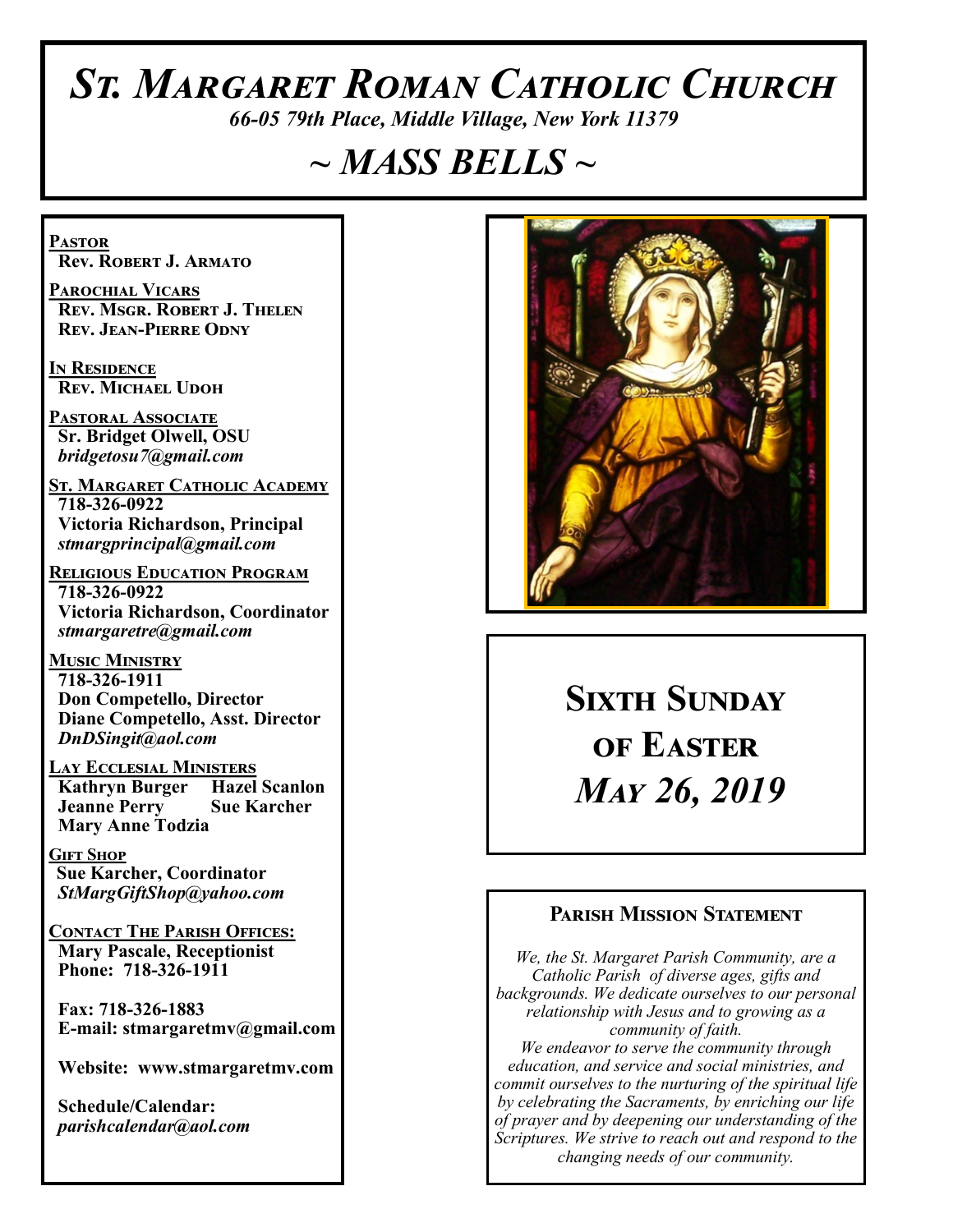### *MASSES FOR THE WEEK*

| SUN.<br>7:30<br>9:00<br>10:30<br><b>NOON</b><br>2:00PM<br>5:00PM | <b>MAY 26 - SIXTH SUNDAY IN EASTER/</b><br>People of the Parish<br>Vincenza, Mariano e Salvatore Palmeri/<br>Filippo e Leonardo Curatolo/Dina Prozzi/<br>Maria Curatolo/Salvatore Como/<br>John J. Forte (BIRTH)<br>Patricia & Allen Gill<br><b>WEDDING: Michael Kull and</b><br><b>Diana Damilatis</b><br>Antoinette Santora |
|------------------------------------------------------------------|-------------------------------------------------------------------------------------------------------------------------------------------------------------------------------------------------------------------------------------------------------------------------------------------------------------------------------|
|                                                                  |                                                                                                                                                                                                                                                                                                                               |
| MON.<br>9:00<br>10:00                                            | <b>MAY 27 - ST. AUGUSTINE/</b><br><b>MEMORIAL DAY</b><br>Deceased members U.S. Military<br><b>Catholic War Veterans Memorial Mass</b>                                                                                                                                                                                         |
| TUE.<br>7:00<br>9:00                                             | <b>MAY 28 - EASTER WEEKDAY</b><br>Maria Curatolo<br><b>Ralph Maiello</b>                                                                                                                                                                                                                                                      |
| WED.<br>7:00<br>9:00<br>7:30PM                                   | <b>MAY 29 - EASTER WEEKDAY</b><br><b>Welfare of Mary Policke</b><br><b>Fritz Neubauer</b><br>Grazia Macri                                                                                                                                                                                                                     |
| THU.<br>7:00<br>9:00<br>7:30PM                                   | <b>MAY 30 - THE ASCENSION OF</b><br>THE LORD/HOLY DAY OF OBLIGATION<br>Gerald McDonald (ANNI)<br>People of the Parish<br>Nancy & John Fasanello                                                                                                                                                                               |
| FRI.<br>7:00<br>9:00<br>3:00PM                                   | <b>MAY 31 - THE VISITATION OF THE</b><br><b>BLESSED VIRGIN MARY</b><br>Grazia Scaturro<br>Carol Laskowski<br><b>WEDDING: Lazar Aguilera &amp; Lynn Schiano</b>                                                                                                                                                                |
| SAT.<br>9:00<br>5:00PM                                           | JUNE 1 - ST. JUSTIN/FIRST SATURDAY<br><b>Collective: Dcd. Priests of the Diocese of</b><br>Brooklyn and Rockville Centre/Souls in<br>Purgatory/Bill & Lee Di Giovanna/<br>Hermann & Maria Kirmaier                                                                                                                            |
|                                                                  |                                                                                                                                                                                                                                                                                                                               |
| SUN.<br>7:30<br>9:00<br>10:30<br><b>NOON</b><br>5:00PM           | <b>JUNE 2 - SEVENTH SUNDAY OF</b><br><b>EASTER</b><br><b>Carol McDonald</b><br>Liboria e Giuseppe Palmeri/Maria Curatolo<br>Antonia P. Vieiro/<br>People of the Parish<br>Velma Begy<br>Mary & Joseph Abbott                                                                                                                  |



## **PARISH INFORMATION**

**Rectory Office Hours Monday - Friday - 9 am to Noon, and 1 pm to 5pm Tuesday & Wednesday evenings 5-7pm Saturday - by appointment Sunday - closed**

**CONFESSIONS** - Saturday, 4-4:45 pm or by appointment with a priest.

**NOVENA** to Our Lady of the Miraculous Medal Mondays after the 9am Mass.

**BAPTISMS** take place on the 1st and 3rd Sundays of the month. Please call the rectory for an appointment and to register your child.

**WEDDINGS MUST** be scheduled at least six months in advance by appointment with a priest or a deacon. Please call the rectory office. For marriage preparation information visit www.pre-cana.org.

**THE ENGLISH CHOIR** rehearses on Tuesday, at 7 pm in the Church. Tenors and baritones needed!

**IL CORO ITALIANO** prattica ogni Domenica prima della Messa Italiana.

**THE YOUTH CHOIR** rehearses on Thursday, from 6-7 pm in the Church. For more info, DnDsingit@aol.com

**BOY SCOUT TROOP #119** meets on Tuesdays from 7:15-9 pm in the Parish Hall. New members are welcome, age 10 1/2 & up. Call Mr. Krzewski, 718-894-4099.

**CUB PACK #119** meets on Mondays from 7-8:30 pm in the Parish Hall. New members welcome, age 6 to 10-1/2. Call Mr. Krzewski, 718-894-4099.

**SENIOR CITIZENS** meet every Wednesday at 12 Noon in the Parish Center.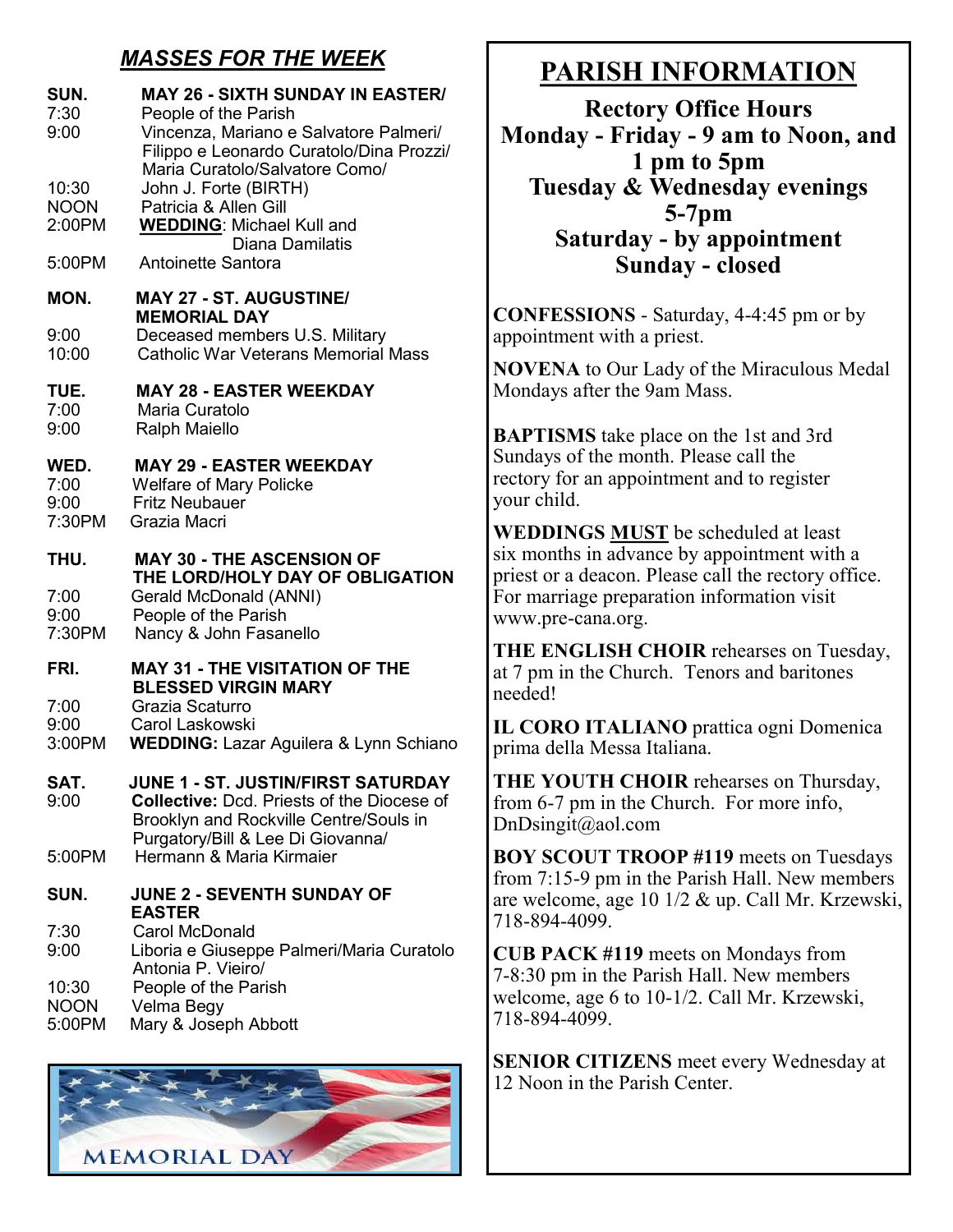# PLEASE PRAY FOR OUR SICK

Karen Guarascio, Connie Faccibene, Linda Frazier, Cari Ann Falk-LoBello, Glen Falk, Ronald Frazier, Robert Sabini, Lee Falk, Scott White, Baby McKinley Kelleher, Sean Harrison, Justin James Quirke, Elizabeth Ott, Dr. Joan Virostko, Alfie Poje, Carol Arevalo, Jim O'Driscoll, Victoria Lippolis, Mary Rigovich, Matteo Sabini, Charles Schaaf, Alvaro Andres Gonzalez, Luis Sanchez, Billy Gillespie, George McGarry, Cathie Greulich, Anthony Bruno, John Wert, Joseph Stubbs, Bob & Karen Schaefer, Michael Hirst, Mary Harrison, John Murphy, Anne McGinnis, Richard Santangelo, Norma Voyer, Vicky Turato, Julio Pelaez, Maritza Gutierrez, Graciela Mora, Cindy Mulore, Salvatore Tuttolomondo, Gloria Mojica, Gloria Pemaj, Anne Gorian, Allen McConville, Joseph Simon, Jack Marchindiondo, Victoria Lippolis, The Scaturro Family, Joseph Siano, Louis Pitelli, Marion Caracciola, Vita Mazzola,

*The names will remain for 3 months, please call 718-326-1911 and ask for continued prayers.*

#### **Prayer Requests**

**Pray for vocations to the Priesthood and Religious Life.** 

**Please pray for our men and women from our Parish serving in the defense of our country: Lt. Col. Thomas Frohnhoefer Sgt. Robert A. Domenici** 



#### *WE RECALL OUR BELOVED DECEASED*

*Especially, Giuseppe Pagano, May they rest in Christ's Peace!*

## **MEMORIALS**

#### *THE WINE & HOSTS THIS WEEK*

*are offered in memory of David J. McConville at the request of Lauraine McConville.*

#### *THE ALTAR CANDLES THIS WEEK*

*are offered in memory of David J. McConville at the request of Lauraine McConville.*

## *TABERNACLE LAMP THIS WEEK*

*is lit in memory of David J. McConville at the request of Lauraine McConville.* 

#### **TODAY'S READINGS**

 *Sixth Sunday in Easter*

Acts15:1-2, 22-29 Ps 67:2-3, 5, 6, 8 Rev 21:10-14, 22-23 Jn 14:23-29

#### **READINGS FOR THE WEEK**

Monday: Acts 16:11-15

| $ACIS$ $10:11-1.5$     |
|------------------------|
| Ps 149:1b-2, 3-4, 5-6a |
| 9h                     |
| Jn 15:26-16:4a         |
|                        |

 Tuesday: Acts 16:22-34 Ps 138:1-2ab, 2cde-3 7c-8

Jn 16:5-11

 Wednesday: Acts 17:15, 22-18:1 Ps 148:1-2, 11-12,13,14 Jn 16:12-15

Thursday: Acts 1:1-11

Ps 47:2-3, 6-7, 8-9 Eph 1:17-23 or Heb 9:24-28, 10:19-23 Lk 24:46-53

Friday: Zep 3:14-18a or Rom 12:9-16 Is 12:2-3, 4bcd, 5-6 Lk 1:39-56

Saturday: Acts 18:23-28 Ps 47:2-3, 8-9, 10 Jn 16:23b-28

 Sunday: Acts 7:55-60 Ps 97:-12, 6-7, 9 Rev 22:12-14, 16-17, 20 Jn 17:20-26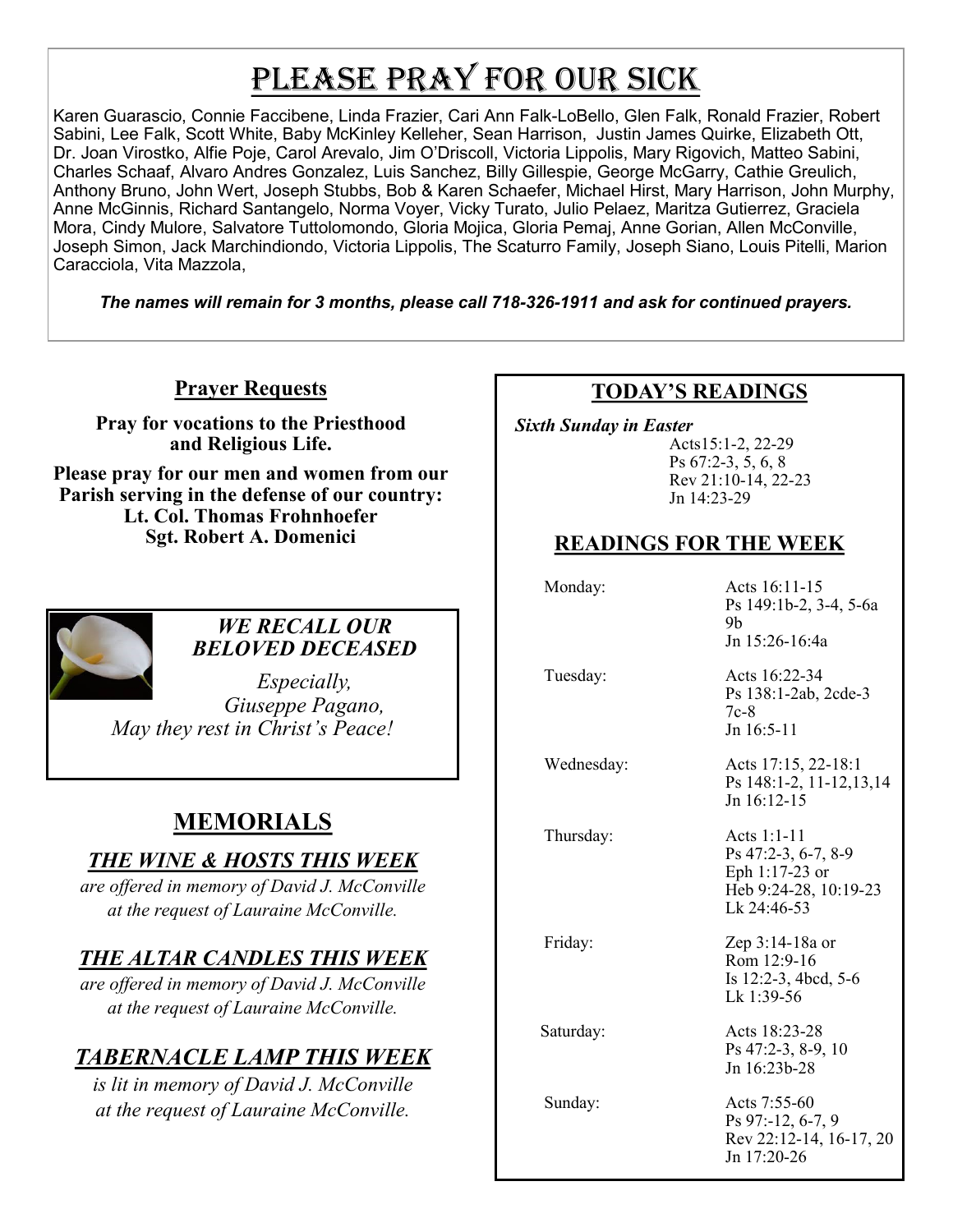#### **PLEASE TAKE NOTE . . .**

**The Rectory will be closed on Monday, May 27, in observance of Memorial Day Masses are at 9:00am and 10:00am**

**And on Thursday, May 30 in Observance of The Ascension of the Lord, A HOLY DAY OF OBLIGATION Masses are Wednesday at 7:30pm, and Thursday at 7:00am, 9:00am and 7:30pm**

#### **~ Monthly Memorial Mass ~**

 A **bi-lingual (English and Italian) memorial Mass with music** is celebrated each month for the repose of the souls of those who were buried from our church during the preceding month.

While we no longer celebrate private memorial Masses, families who wish to have an annual or "month's mind" Mass offered for a loved one can join in this monthly celebration. Please contact the Rectory at 718-326-1911 to make the arrangements.

 **The next memorial Mass will be celebrated at 11:45 am. Saturday June 8.** 

#### **PARISH REGISTRATION**

 Very often, people come to the Rectory asking for a certificate or letter attesting to their being active members of our Parish. That's hard for us to do, if there is no record of their being registered.

 All families worshiping here at St. Margaret's are encouraged to register with the Rectory Offices. All you have to do is complete the following information and drop it into the collection basket. We'll take it from there.

\_\_\_\_\_\_\_\_\_\_\_\_\_\_\_\_\_\_\_\_\_\_\_\_\_\_\_\_\_

Name:

Address:

Phone #:  $($   $)$ -  $-$ 

#### **MEMORIAL DAY**

 This Monday is Memorial Day, an occasion for remembering those who made the ultimate sacrifice in establishing, defending, and protecting our country so that we could enjoy the liberties and opportunities that we have as a free people under God.

 Join us as we celebrate Mass at 10:00am commemorating our fallen brothers and sisters and commend them to

Lest we forget.

Almighty God.



### **ATTENTION**

 **Mr. Scott Springer, Comptroller of the City of New York,** has proposed that \$250,000 be allocated to fund abortions.

 Please voice your opposition by calling his office at **212-669-3916** or writing to him at

**1 Centre Street, New York, NY 10007** You need not identify yourself.

#### **CHANGING CARS?**

 The Associated Vincentian Charities (AVC) will give \$75-200 to our Parish for used cars in any condition that are donated to them by our parishioners. We received several checks from them in the last year.

Contact them at:

#### **svdpautobrooklynqueens.org**

or, call 718-491-2525

 AVC offers free pick-up of your vehicle. The value of your donated car may be tax deductible. Thanks for your help!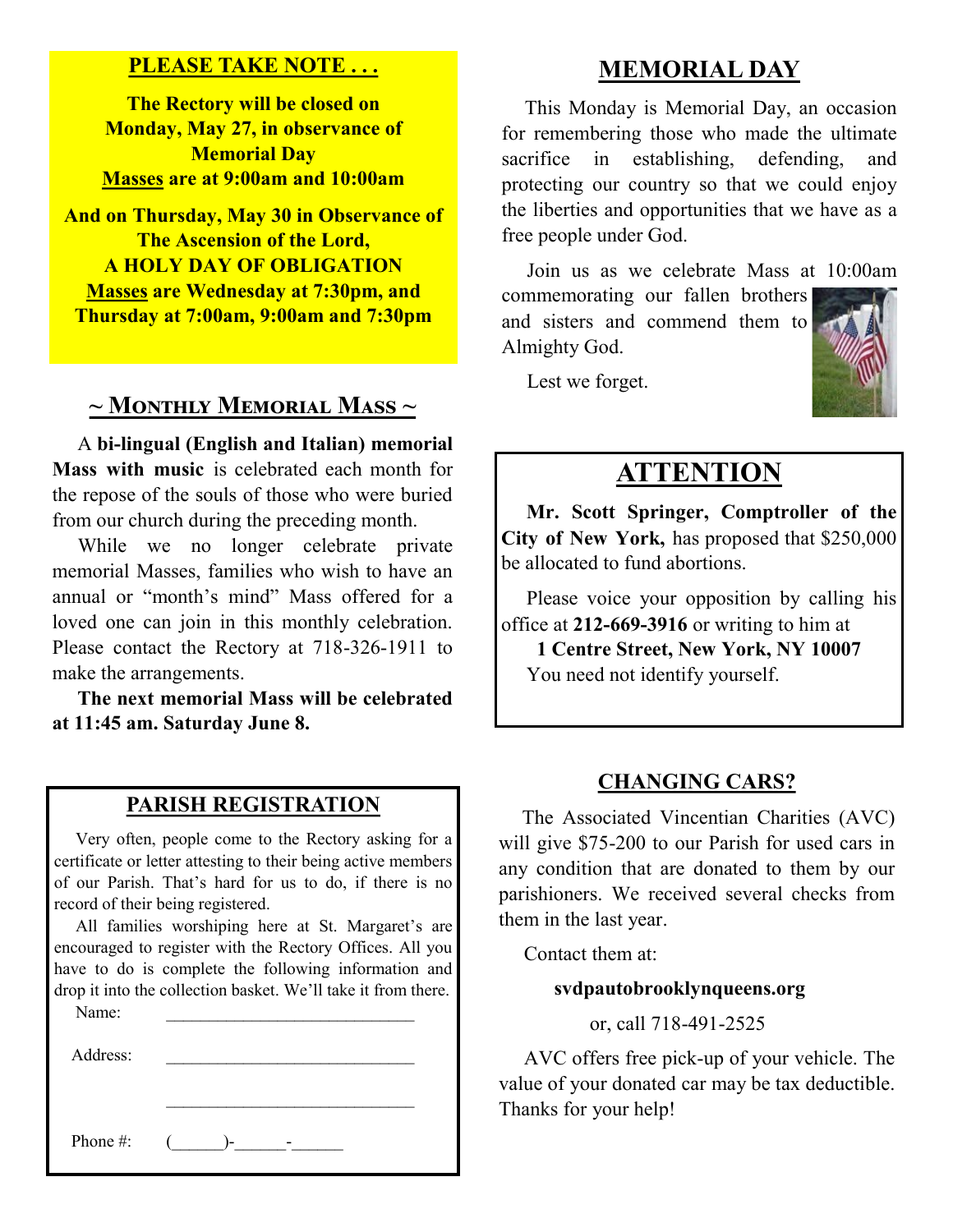## **~ St. Margaret Gift Shop ~**

Wednesdays, 12:00 - 4:00 pm Saturdays, 4:00 - 5:00 pm and Sundays, 9:00 am - 1:00 pm

We have a selection of religious goods: Rosaries - Medals - Gifts Crucifixes - Statues - Bibles other books **AND MORE!**

If we don't have it, we'll try to get it for you. The Gift Shop is located in the rectory. Please use the red side door in the parking lot. If the door is closed, please knock.

Contact us: **StMargGiftShop@yahoo.com**

## **USE OF ENVELOPES**

 Please help us keep our records straight by putting the amount of your donation in the space indicated on your envelopes. It will make life a lot simpler for our counters and recorders.

Thank you!

## **ANNUAL CATHOLIC APPEAL**

 Our 2019 Annual Catholic Appeal continues to grow. So far, 117 families have pledged \$41,853 toward our goal of \$65,897.

We're now at  $63.5\%$  of our parish goal, with "only" \$24,044 to go. We can do it! This is a Parish effort. Please donate as your means allow, but give something. Use the envelopes mailed to you or available in church *to send your donation directly to the Appeals office.* 

 **All funds donated for this Campaign are used ONLY to serve the people of our parishes in Queens and Brooklyn.** 



## **THE ST. VINCENT FOOD PANTRY**

is located in the Convent 66-25 79th Place

**The Pantry is open every WEDNESDAY and SATURDAY from 10:00 am to 12:00 Noon.**

*Our Food Pantry is in need of coffee, bottled juice, cooking oil, mayo, sugar, canned fruit, Chef Boy-ardee products.* For more information please contact Terry, **718-326-0188** *As always, thank you for your generosity!*



 For the second year in a row, the New York Blood Center and the Diocese of Brooklyn honored St. Margaret's with an award for **FIRST PLACE - TOP QUEENS PARISH.** This award is in recognition for the **RECORD 339 units of blood**  collected at St. Margaret Blood Drives last year as part of the 2018 Blood Drive campaign. These donations have potentially impacted the lives of over **1000** local patients in need. A very special **THANK YOU** to all who contributed to this award and for your continuing dedication to this vital service!

Please help us continue the tradition of successful blood drives. The next Blood Drive is scheduled for **Sunday, June 2, 2019 from 9:00am until 3:00pm** in the Parish Hall. You have given the gift of life so generously in the past. Please mark your calendar and plan on helping by making a blood donation once again. To ensure that you will be able to donate blood, please remember to include foods rich in iron in your diet and to eat a good meal and drink plenty of fluids before you come. For more information and/or to make a blood donation appointment, please e-mail

**parishcalendar@aol.com**